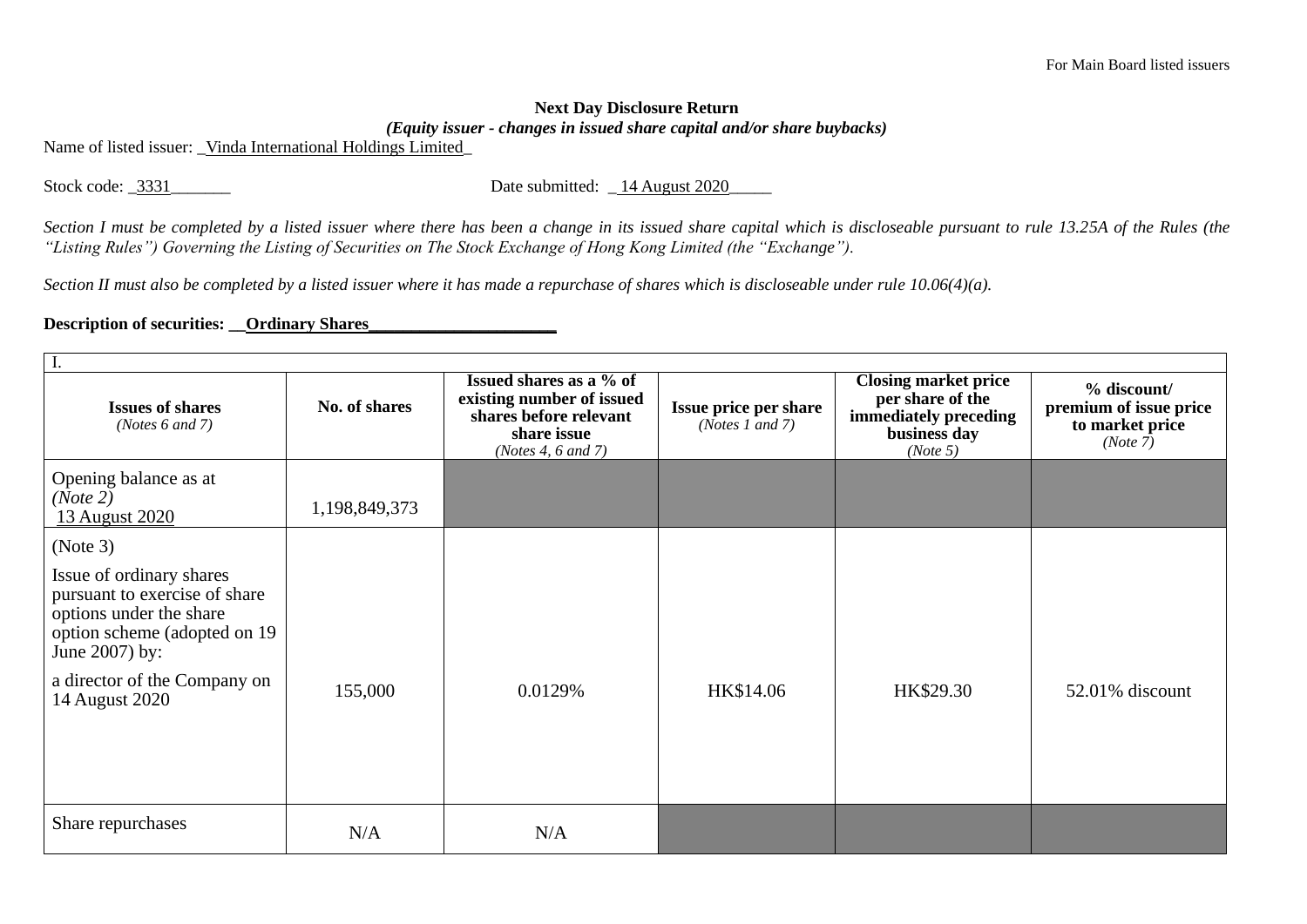| (Note 8)                                                                                                                                                                                                                                         | Closing balance as at                                                                                                                                                                                                                         | 1,199,004,373 |  |  |  |  |
|--------------------------------------------------------------------------------------------------------------------------------------------------------------------------------------------------------------------------------------------------|-----------------------------------------------------------------------------------------------------------------------------------------------------------------------------------------------------------------------------------------------|---------------|--|--|--|--|
| _14 August 2020_                                                                                                                                                                                                                                 |                                                                                                                                                                                                                                               |               |  |  |  |  |
| We hereby confirm to the best knowledge, information and belief that, in relation to each issue of securities as set out in Section I, it has been duly authorized by the board<br>of directors of the listed issuer and, insofar as applicable: |                                                                                                                                                                                                                                               |               |  |  |  |  |
| (Note 9)                                                                                                                                                                                                                                         |                                                                                                                                                                                                                                               |               |  |  |  |  |
| (i)                                                                                                                                                                                                                                              | all money due to the listed issuer in respect of the issue of securities has been received by it;                                                                                                                                             |               |  |  |  |  |
| (ii)                                                                                                                                                                                                                                             | all pre-conditions for the listing imposed by the Listing Rules under "Qualifications of listing" have been fulfilled;                                                                                                                        |               |  |  |  |  |
| (iii)                                                                                                                                                                                                                                            | all (if any) conditions contained in the formal letter granting listing of and permission to deal in the securities have been fulfilled;                                                                                                      |               |  |  |  |  |
| (iv)                                                                                                                                                                                                                                             | all the securities of each class are in all respects identical (Note 10);                                                                                                                                                                     |               |  |  |  |  |
| (v)                                                                                                                                                                                                                                              | all documents required by the Companies (Winding Up and Miscellaneous Provisions) Ordinance to be filed with the Registrar of Companies have been duly<br>filed and that compliance has been made with other legal requirements;              |               |  |  |  |  |
| (vi)                                                                                                                                                                                                                                             | all the definitive documents of title have been delivered/are ready to be delivered/are being prepared and will be delivered in accordance with the terms of issue;                                                                           |               |  |  |  |  |
| (vii)                                                                                                                                                                                                                                            | completion has taken place of the purchase by the issuer of all property shown in the listing document to have purchased or agreed to be purchased by it and the<br>purchase consideration for all such property has been duly satisfied; and |               |  |  |  |  |
| (viii)                                                                                                                                                                                                                                           | the trust deed/deed poll relating to the debenture, loan stock, notes or bonds has been completed and executed, and particulars thereof, if so required by law, have<br>been filed with the Registrar of Companies.                           |               |  |  |  |  |

## *Notes to Section I:*

- *1. Where shares have been issued at more than one issue price per share, a weighted average issue price per share should be given.*
- *2. Please insert the closing balance date of the last Next Day Disclosure Return published pursuant to rule 13.25A or Monthly Return pursuant to rule 13.25B, whichever is the later.*
- *3. Please set out all changes in issued share capital requiring disclosure pursuant to rule 13.25A together with the relevant dates of issue. Each category will need to be disclosed*  individually with sufficient information to enable the user to identify the relevant category in the listed issuer's Monthly Return. For example, multiple issues of shares as a result of *multiple exercises of share options under the same share option scheme or of multiple conversions under the same convertible note must be aggregated and disclosed as one category. However, if the issues resulted from exercises of share options under 2 share option schemes or conversions of 2 convertible notes, these must be disclosed as 2 separate categories.*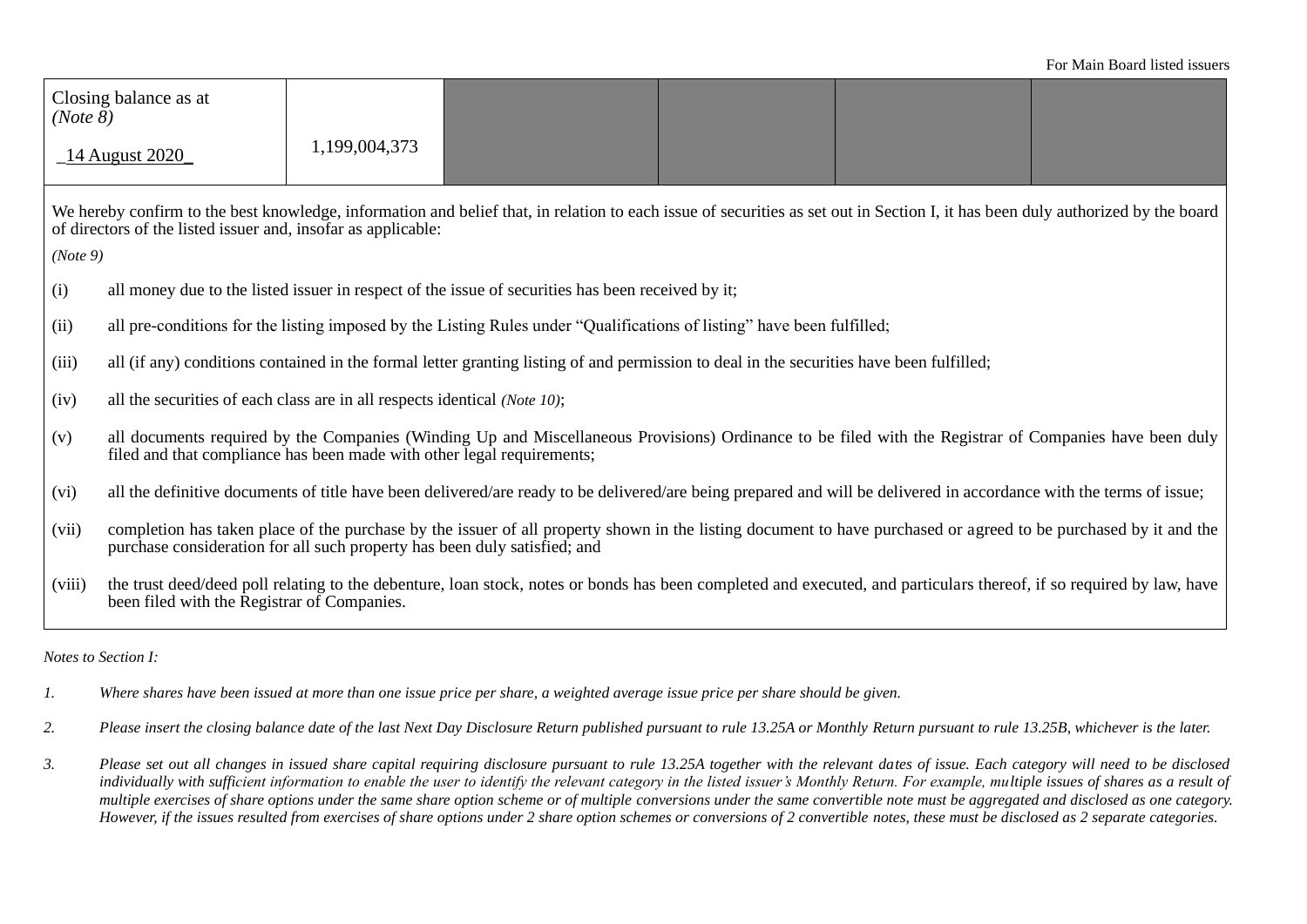- *4. The percentage change in the number of issued shares of listed issuer is to be calculated by reference to the listed issuer's total number of shares in issue (excluding for such purpose any shares repurchased or redeemed but not yet cancelled) as it was immediately before the earliest relevant event which has not been disclosed in a Monthly Return or Next Day Disclosure Return.*
- *5. Where trading in the shares of the listed issuer has been suspended, "closing market price per share of the immediately preceding business day" should be construed as "closing market price per share of the business day on which the shares were last traded".*
- *6. In the context of a repurchase of shares:*
	- *"issues of shares" should be construed as "repurchases of shares"; and*
	- "issued shares as a % of existing number of shares before relevant share issue" should be construed as "repurchased shares as a % of existing number of shares before relevant *share repurchase".*
- *7. In the context of a redemption of shares:*
	- *"issues of shares" should be construed as "redemptions of shares";*
	- *"issued shares as a % of existing number of shares before relevant share issue" should be construed as "redeemed shares as a % of existing number of shares before <i>relevant share redemption"; and*
	- *"issue price per share" should be construed as "redemption price per share".*
- *8. The closing balance date is the date of the last relevant event being disclosed.*
- *9. Items (i) to (viii) are suggested forms of confirmation which may be amended to meet individual cases.*
- *10. "Identical" means in this context:* 
	- *the securities are of the same nominal value with the same amount called up or paid up;*
	- *they are entitled to dividend/interest at the same rate and for the same period, so that at the next ensuing distribution, the dividend/interest payable per unit will amount to exactly the same sum (gross and net); and*
	- *they carry the same rights as to unrestricted transfer, attendance and voting at meetings and rank pari passu in all other respects.*